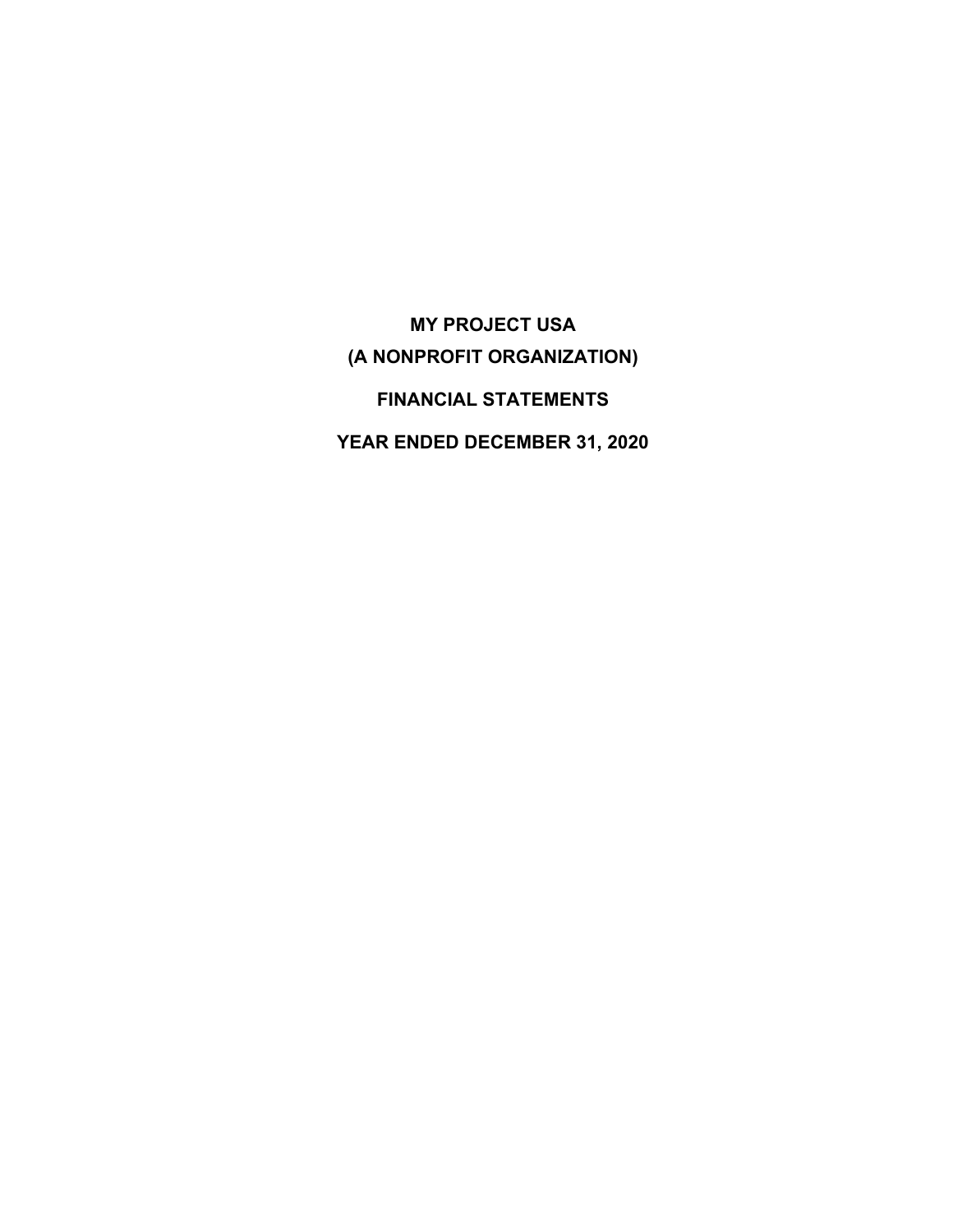# **(A NONPROFIT ORGANIZATION)**

# **TABLE OF CONTENTS**

|                                         | Page    |
|-----------------------------------------|---------|
| <b>INDEPENDENT AUDITORS' REPORT</b>     | $1 - 2$ |
| <b>FINANCIAL STATEMENTS</b>             |         |
| <b>Statement of Financial Position</b>  | 3       |
| <b>Statement of Activities</b>          | 4       |
| <b>Statement of Functional Expenses</b> | 5       |
| <b>Statement of Cash Flows</b>          | 6       |
| Notes to Financial Statements           | 7 - 12  |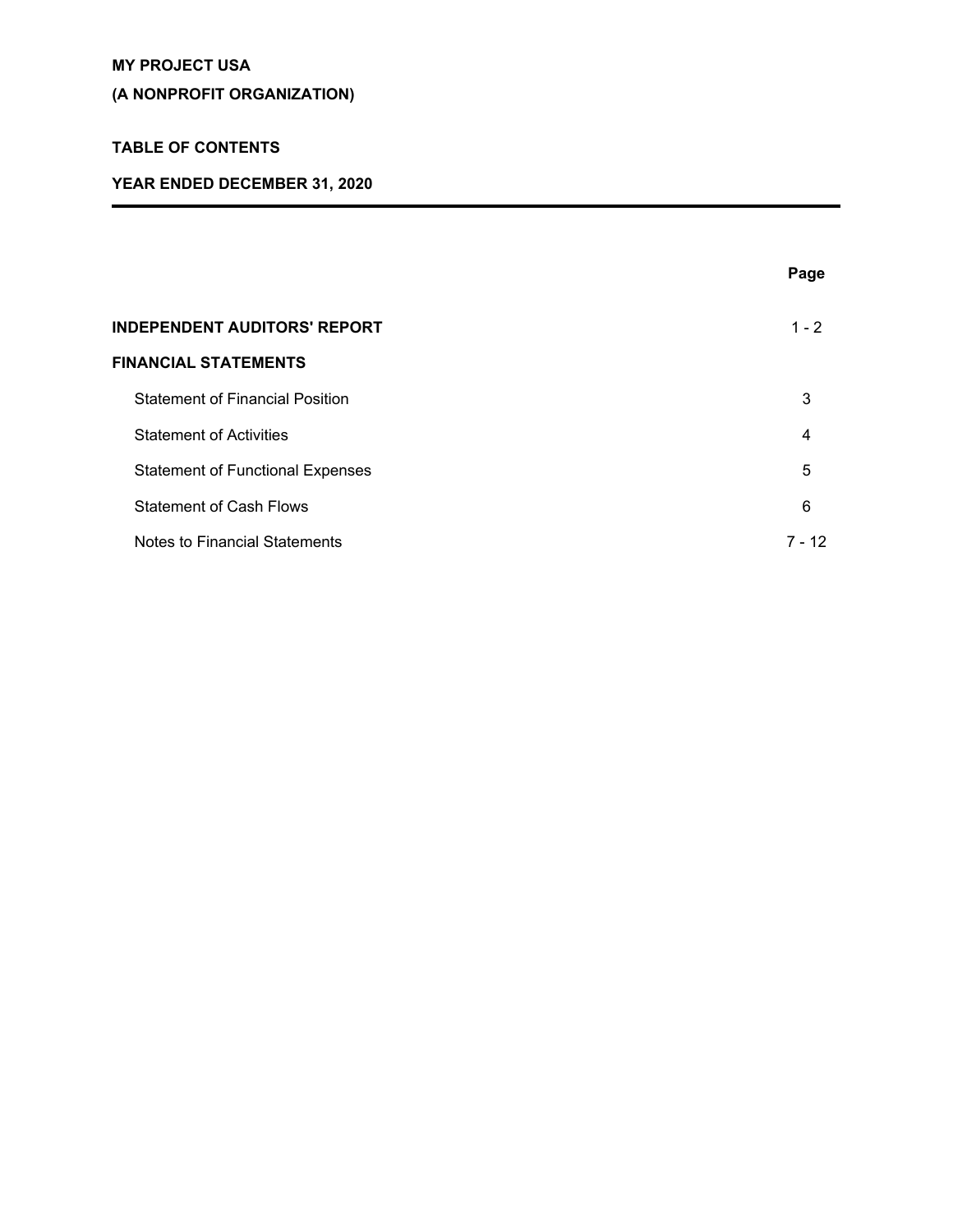

## **INDEPENDENT AUDITORS' REPORT**

Board of Directors **My Project USA** Hilliard, Ohio

We have audited the accompanying financial statements of **My Project USA** (a nonprofit organization), which comprise the statement of financial position as of December 31, 2020, and the related statements of activities, functional expenses, and cash flow for the year then ended, and the related notes to the financial statements.

#### **Management's Responsibility for the Financial Statements**

Management is responsible for the preparation and fair presentation of these financial statements in accordance with accounting principles generally accepted in the United States of America; this includes the design, implementation, and maintenance of internal control relevant to the preparation and fair presentation of financial statements that are free from material misstatement, whether due to fraud or error.

#### **Auditor's Responsibility**

Our responsibility is to express an opinion on these financial statements based on our audit. We conducted our audit in accordance with auditing standards generally accepted in the United States of America. Those standards require that we plan and perform the audit to obtain reasonable assurance about whether the financial statements are free of material misstatement.

An audit involves performing procedures to obtain audit evidence about the amounts and disclosures in the financial statements. The procedures selected depend on the auditor's judgment, including the assessment of the risks of material misstatement of the financial statements, whether due to fraud or error. In making those risk assessments, the auditor considers internal control relevant to the entity's preparation and fair presentation of the financial statements in order to design audit procedures that are appropriate in the circumstances, but not for the purpose of expressing an opinion on the effectiveness of the entity's internal control. Accordingly, we express no such opinion. An audit also includes evaluating the appropriateness of accounting policies used and the reasonableness of significant accounting estimates made by management, as well as evaluating the overall presentation of the financial statements.

We believe that the audit evidence we have obtained is sufficient and appropriate to provide a basis for our audit opinion.

> **3601 Rigby Road** l **Suite 400** l **Dayton, Ohio** l **45342-4981** 1 Woodside Drive • Richmond, Indiana • 47374-2630 **3 Easton Oval** l **Suite 300** l **Columbus, Ohio** l **43219-6011 11175 Cicero Drive** l **Suite 300** l **Alpharetta, Georgia** l **30022-1166**

> > **www.bradyware.com**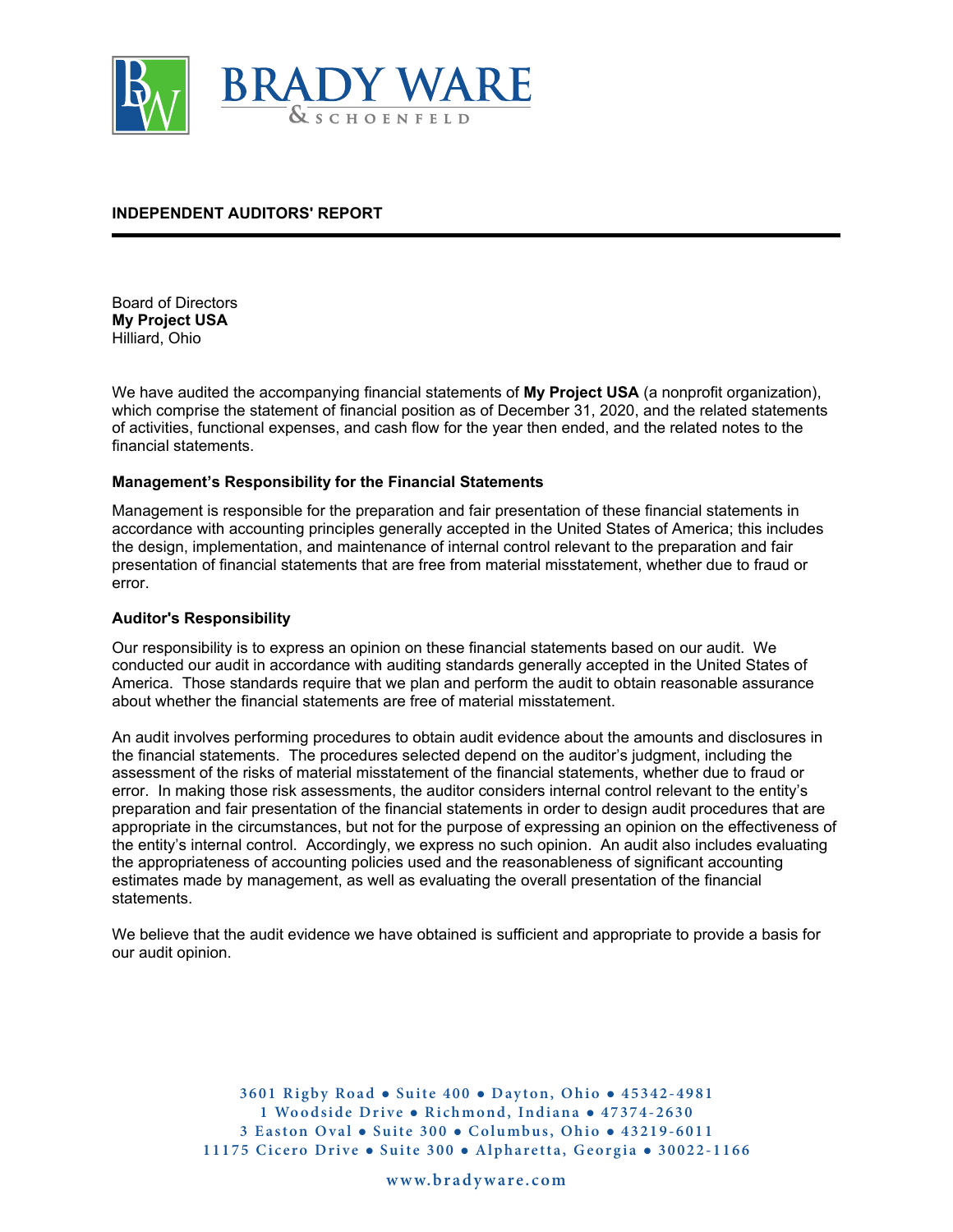

## **INDEPENDENT AUDITORS' REPORT - CONTINUED**

#### **Opinion**

In our opinion, the financial statements referred to above present fairly, in all material respects, the financial position of **My Project USA** as of December 31, 2020, and the changes in its net assets and its cash flows for the year then ended in accordance with accounting principles generally accepted in the United States of America.

Brady, Ware i Schoenfeld, Arc.

Columbus, Ohio July 13, 2021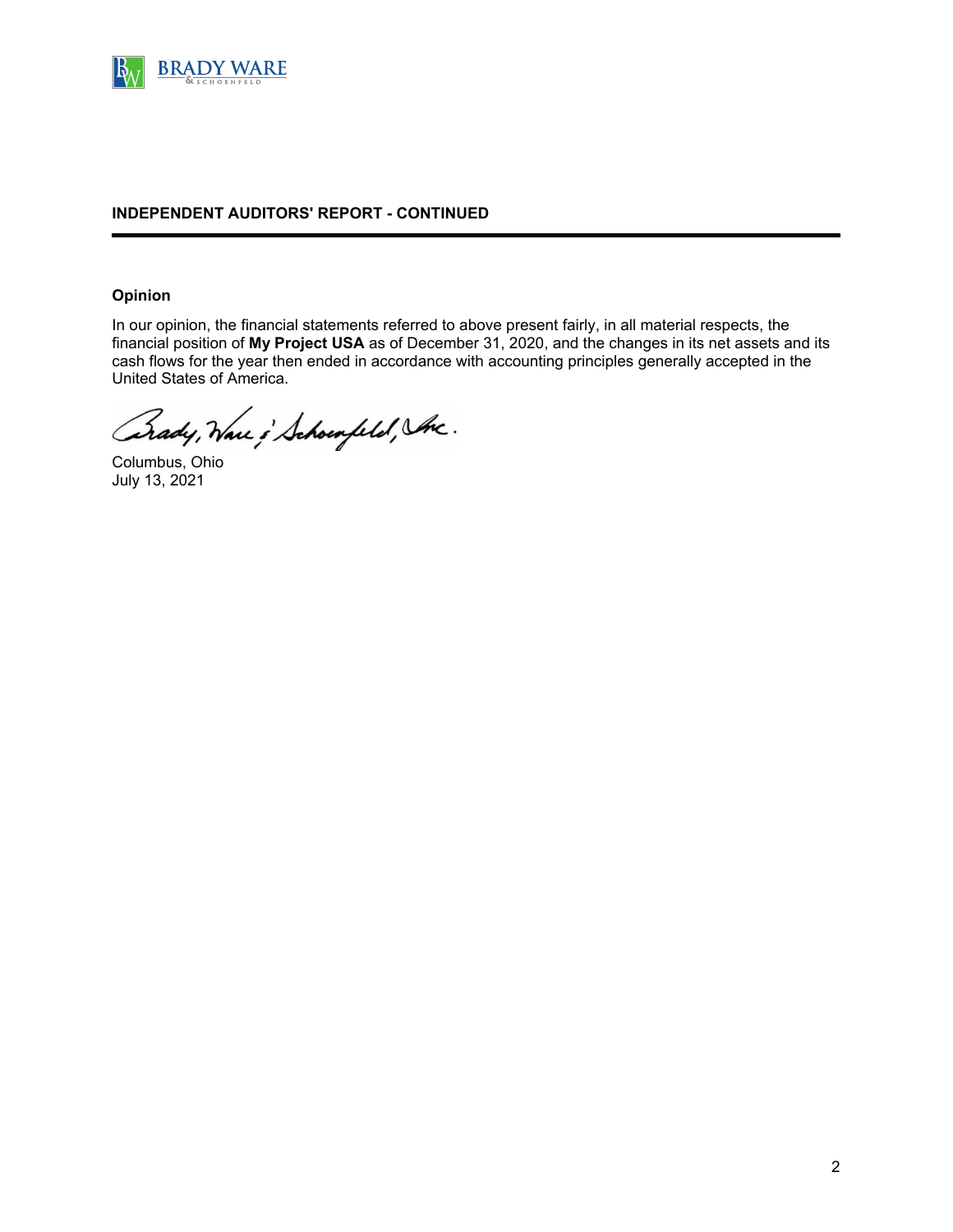## **(A NONPROFIT ORGANIZATION)**

# **STATEMENT OF FINANCIAL POSITION**

## **DECEMBER 31, 2020**

## **ASSETS**

| Cash<br>\$<br>75,293<br>Accounts receivable<br>Prepaid<br>Inventories<br>46,500<br>Other current assets | 7,814<br>2,806<br>2,697 |
|---------------------------------------------------------------------------------------------------------|-------------------------|
|                                                                                                         |                         |
|                                                                                                         |                         |
|                                                                                                         |                         |
|                                                                                                         |                         |
|                                                                                                         |                         |
| 135,110<br><b>Total current assets</b>                                                                  |                         |
| PROPERTY AND EQUIPMENT, NET<br>207,118                                                                  |                         |
| 342,228<br>S.                                                                                           |                         |
| <b>LIABILITIES AND NET ASSETS</b>                                                                       |                         |
| <b>CURRENT LIABILITIES</b>                                                                              |                         |
| Current maturity of long-term note payable<br>\$                                                        | 4,487                   |
| Accounts payable<br>44,048                                                                              |                         |
| Accrued payroll                                                                                         | 2,007                   |
| <b>Total current liabilities</b><br>50,542                                                              |                         |
| <b>LONG-TERM LIABILITIES</b>                                                                            |                         |
| Long-term note payable - net of current maturity<br>145,413                                             |                         |
| Other long-term liabilities                                                                             | 6,515                   |
|                                                                                                         |                         |
| 151,928                                                                                                 |                         |
| <b>Total liabilities</b><br>202,470                                                                     |                         |
| <b>NET ASSETS</b>                                                                                       |                         |
| Without donor restrictions<br>47,199                                                                    |                         |
| With donor restrictions<br>92,559                                                                       |                         |
| 139,758<br>Total net assets                                                                             |                         |
| 342,228<br>\$                                                                                           |                         |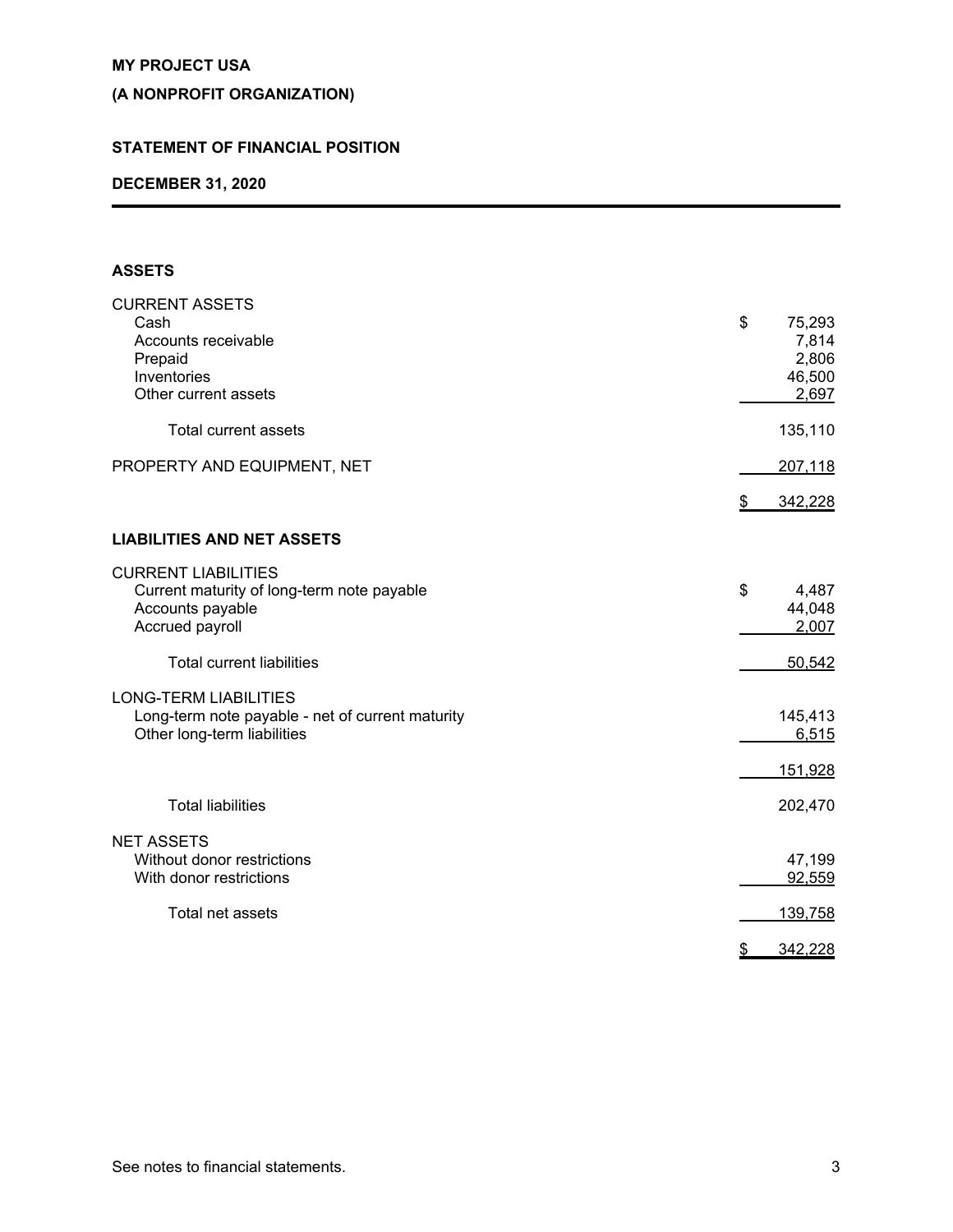## **(A NONPROFIT ORGANIZATION)**

# **STATEMENT OF ACTIVITIES**

| <b>CHANGES IN NET ASSETS WITHOUT DONOR RESTRICTIONS</b><br><b>Public Support and Revenue</b> |               |
|----------------------------------------------------------------------------------------------|---------------|
| Contributions                                                                                | \$<br>280,606 |
|                                                                                              | 159,132       |
| Government grants                                                                            |               |
| Programs                                                                                     | 8,608         |
| Thrift store sales                                                                           | 12,084        |
| Paycheck Protection Program Ioan forgiveness income                                          | 20,017        |
| Total public support and revenue                                                             | 480,447       |
| <b>Functional Expenses</b>                                                                   |               |
| Program services                                                                             | 419,571       |
| Management and general                                                                       | 84,486        |
| Fundraising                                                                                  | 8,355         |
| Total functional expenses                                                                    | 512,412       |
| <b>OTHER INCOME</b>                                                                          | 34,152        |
| CHANGE IN NET ASSETS WITHOUT DONOR RESTRICTIONS                                              | 2,187         |
| <b>CHANGES IN NET ASSETS WITH DONOR RESTRICTIONS</b>                                         |               |
| Contributions                                                                                | 92,559        |
| <b>CHANGE IN NET ASSETS</b>                                                                  | 94,746        |
| <b>NET ASSETS</b>                                                                            |               |
| Beginning of year                                                                            | 45,012        |
| End of year                                                                                  | 139,758<br>S  |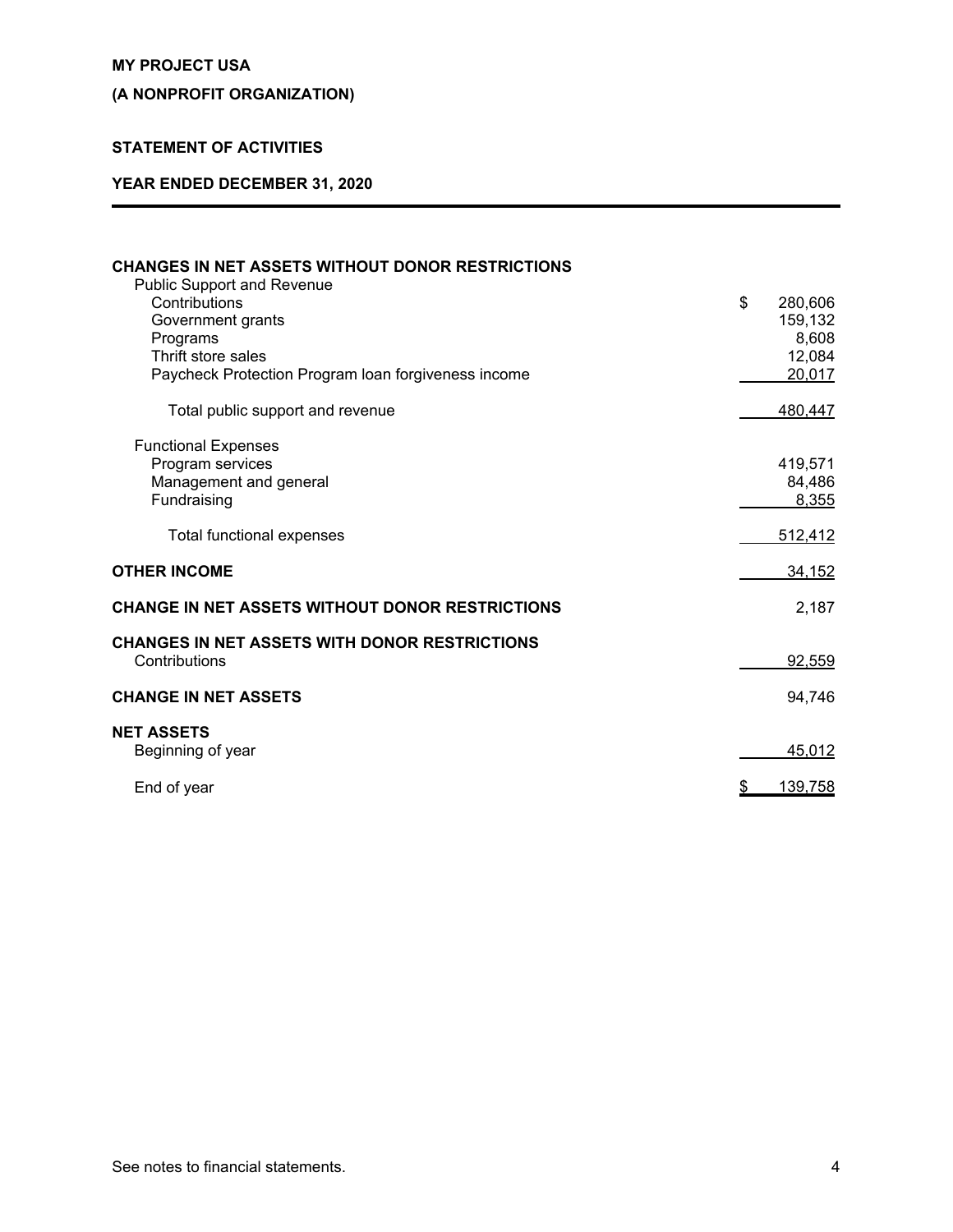## **(A NONPROFIT ORGANIZATION)**

# **STATEMENT OF FUNCTIONAL EXPENSES**

|                                  | Program<br><b>Services</b> | <b>Management</b><br>and General | <b>Fundraising</b> | <b>Total</b>  |
|----------------------------------|----------------------------|----------------------------------|--------------------|---------------|
| Payroll                          | \$<br>134,180              | \$<br>3,459                      | \$                 | \$<br>137,639 |
| Payroll taxes                    | 10,491                     | 1,678                            |                    | 12,169        |
| Contract labor                   | 696                        | 732                              |                    | 1,428         |
| Legal and professional fees      | 1,796                      | 2,828                            |                    | 4,624         |
| Printing, postage, and supplies  | 20,956                     | 28,228                           | 2,730              | 51,914        |
| Food                             | 28,027                     | 836                              | 4,804              | 33,667        |
| Rent                             | 104,707                    |                                  |                    | 104,707       |
| Telephone and computer           | 113                        | 7,609                            | 821                | 8,543         |
| Repair and maintenance           | 3,324                      |                                  |                    | 3,324         |
| <b>Utilities</b>                 | 22,721                     | 1,462                            |                    | 24,183        |
| Insurance                        | 2,569                      | 1,852                            |                    | 4,421         |
| Interest                         |                            | 10                               |                    | 10            |
| Programs                         | 40,567                     | 5,117                            |                    | 45,684        |
| <b>Travel and Conferences</b>    | 18,564                     | 359                              |                    | 18,923        |
| Dues and subscriptions           | 15,275                     | 6,397                            |                    | 21,672        |
| Miscellaneous                    | 3,251                      | 290                              |                    | 3,541         |
| Depreciation                     | 12,334                     | 3,146                            |                    | 15,480        |
| Bad-debt                         |                            | 20,483                           |                    | 20,483        |
| <b>Total functional expenses</b> | \$<br>419,571              | \$<br>84,486                     | \$<br>8,355        | \$<br>512,412 |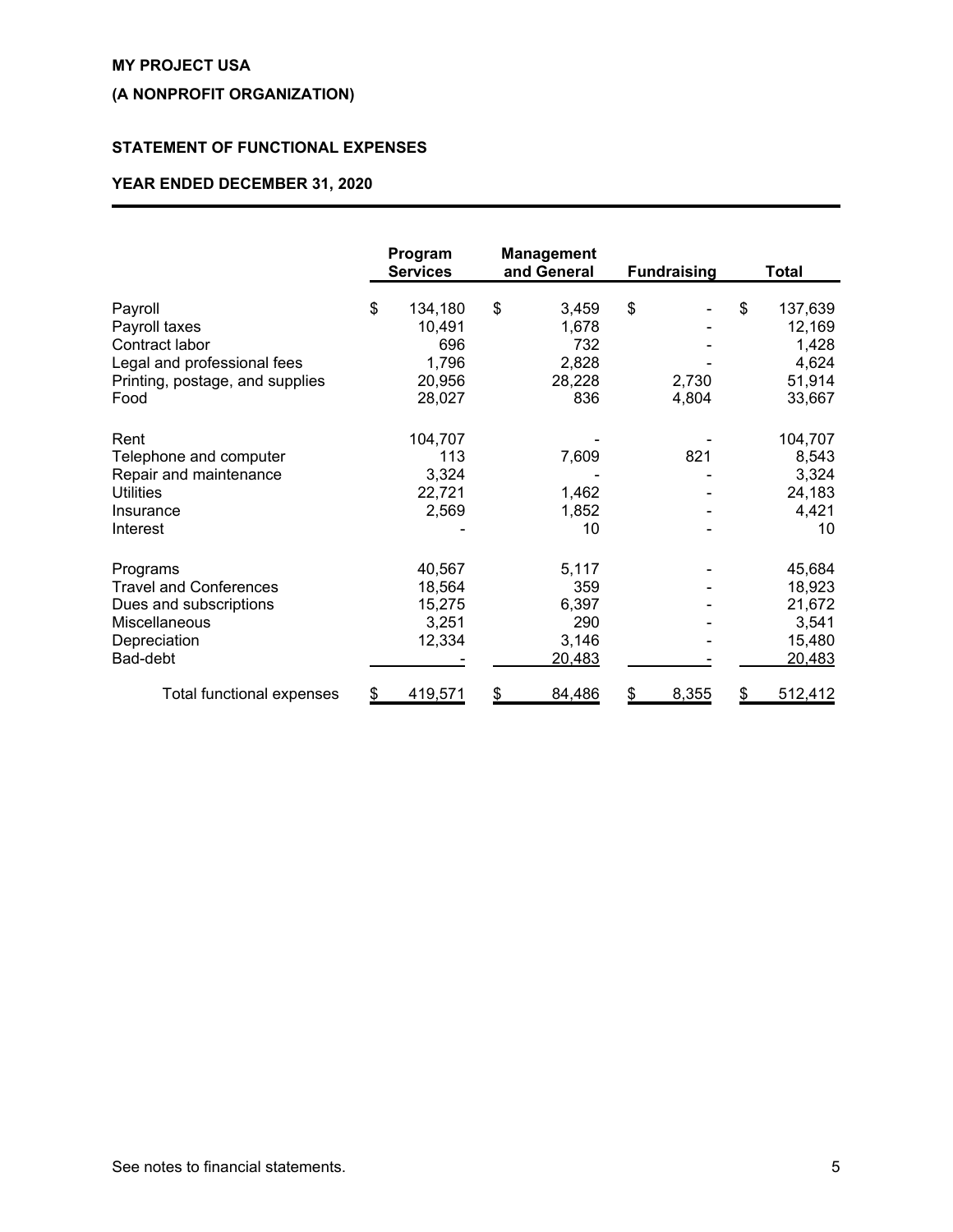## **(A NONPROFIT ORGANIZATION)**

# **STATEMENT OF CASH FLOWS**

| <b>OPERATING ACTIVITIES</b><br>Change in net assets<br>Adjustments to reconcile change in net assets | \$<br>94,746 |
|------------------------------------------------------------------------------------------------------|--------------|
| to net cash provided by operating activities:                                                        |              |
| Depreciation                                                                                         | 15,480       |
| Paycheck Protection Program loan forgiveness income                                                  | (20, 017)    |
| Donated property and equipment                                                                       | (32,800)     |
|                                                                                                      | 57,409       |
| Changes in operating assets and liabilities:                                                         |              |
| Accounts receivable                                                                                  | 39,524       |
| Prepaid                                                                                              | (2,806)      |
| Inventories                                                                                          | 14,500       |
| Other current assets                                                                                 | (763)        |
| Accounts payable                                                                                     | (17, 519)    |
| Accrued payroll                                                                                      | 1,222        |
| Other long-term liabilities                                                                          | (78, 100)    |
| Net Cash Provided by Operating Activities                                                            | 13,467       |
| <b>INVESTING ACTIVITIES</b>                                                                          |              |
| Purchases of property and equipment                                                                  | (145, 663)   |
| <b>FINANCING ACTIVITIES</b>                                                                          |              |
| Borrowings on long-term note payable                                                                 | 149,900      |
| Borrowings on Paycheck Protection Program Ioan                                                       | 20,017       |
| Net Cash Provided by Financing Activities                                                            | 169,917      |
| <b>NET INCREASE IN CASH</b>                                                                          | 37,721       |
| <b>CASH</b>                                                                                          |              |
| Beginning of year                                                                                    | 37,572       |
| End of year                                                                                          | 75,293       |
| <b>NONCASH TRANSACTIONS</b>                                                                          |              |
| Donated property and equipment                                                                       | 32,800<br>\$ |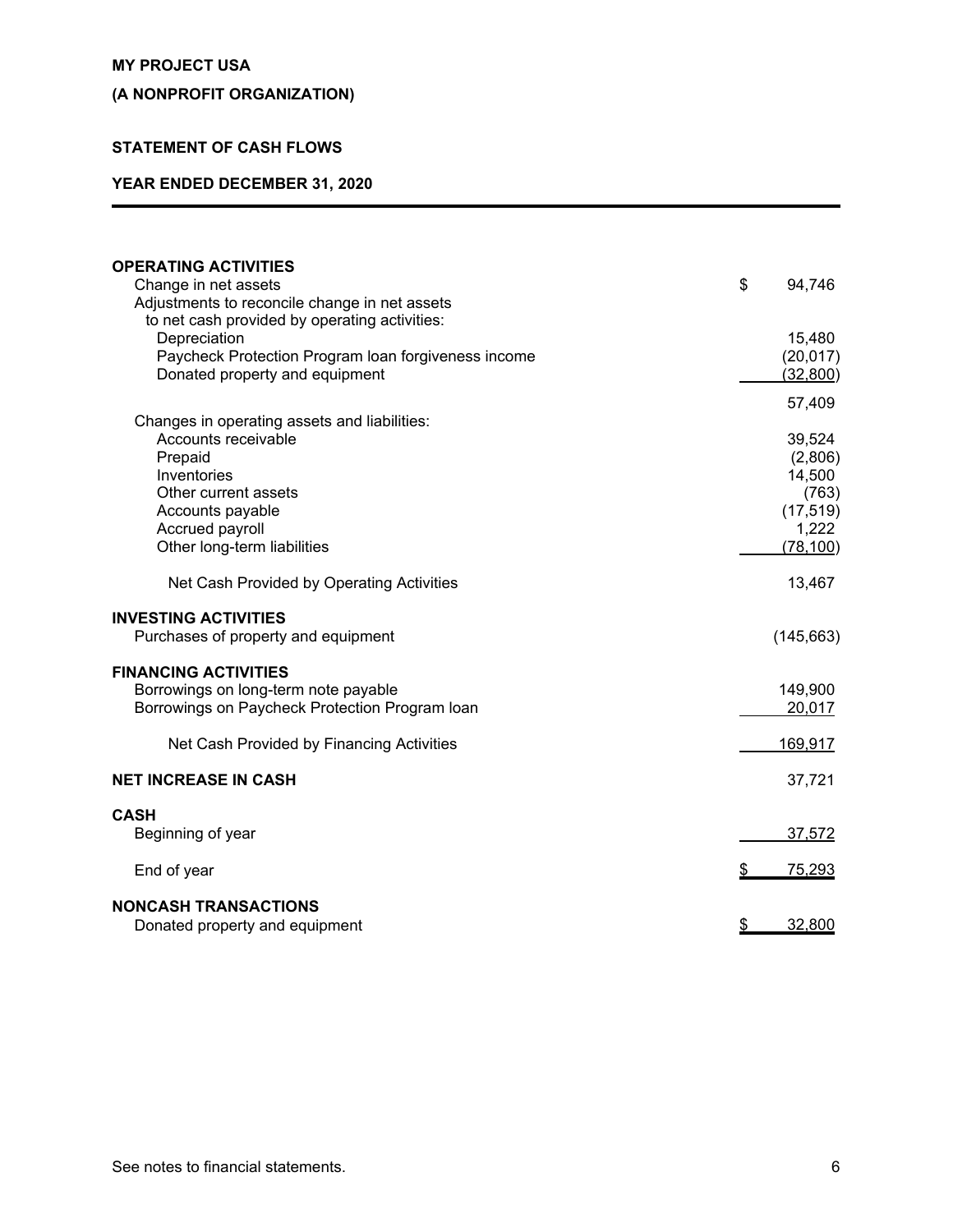#### **NOTES TO FINANCIAL STATEMENTS**

#### **NOTE 1 - SUMMARY OF SIGNIFICANT ACCOUNTING POLICIES**

This summary of accounting policies of **My Project USA** (the "Organization") is presented to assist in understanding the Organization's financial statements.

*Nature of Business -* **My Project USA** is a nonprofit organization which helps address the challenges facing youth in the immigrant and refugee communities in America.

*Net Assets* - Net assets, revenues, gains, and losses are classified based on the existence or absence of donor or grantor imposed restrictions. Accordingly, net assets and changes in net assets are classified and reported as follows:

*Net Assets Without Donor Restrictions* - Net assets available for use in the general operations and not subject to donor (or certain grantor) restrictions.

*Net Assets With Donor Restrictions* - Net assets subject to donor (or certain grantor) imposed restrictions. Some donor-imposed restrictions are temporary in nature, such as those that will be met by the passage of time or other events specified by the donor. Other donor-imposed restrictions are perpetual in nature, where the donor stipulates that resources be maintained in perpetuity. Donor-imposed restrictions are released when a restriction expires, that is, when the stipulated time has elapsed, when the stipulated purpose for which the resource was restricted has been fulfilled, or both. The Organization had no net assets required to be maintained in perpetuity at December 31, 2020.

*Financial Estimates* - The preparation of financial statements in conformity with accounting principles generally accepted in the United States of America requires management to make estimates and assumptions that affect the reported amounts of assets and liabilities, and disclosure of contingent assets and liabilities at the date of the financial statements, and the reported amounts of revenues and expenses during the reporting period. Actual results could differ from those estimates.

*Functional Allocation of Expenses* - The costs of providing the various programs and other activities have been summarized on a functional basis in the Statements of Functional Expenses. Accordingly, certain costs have been allocated among the programs and supporting services benefited. Those costs include payroll, telephone and insurance. Telephone costs are allocated based on percentage of revenue by program and insurance is allocated based on salaries.

*Contributions* - Contributions that are restricted by the donor are reported as increases in net assets without donor restrictions if the restrictions expire (that is, when a stipulated time restriction ends or purpose restriction is accomplished) in the reporting period in which the revenue is recognized. All other donor-restricted contributions are reported as increases in net assets with donor restrictions, depending on the nature of restrictions. When a restriction expires, net assets with donor restrictions are reclassified to net assets without donor restrictions and reported in the statements of activities as net assets released from donor restrictions.

*Donated Materials and Services* - Significant services and materials are donated to the Organization by various individuals and companies. Donated materials are recorded at fair market value at the date of donation. Under accounting standards, donated services are recognized as contributions at their fair market value if the services (a) create or enhance non-financial assets, or (b) require specialized skills, are performed by people with those skills, and would otherwise be purchased by the Organization.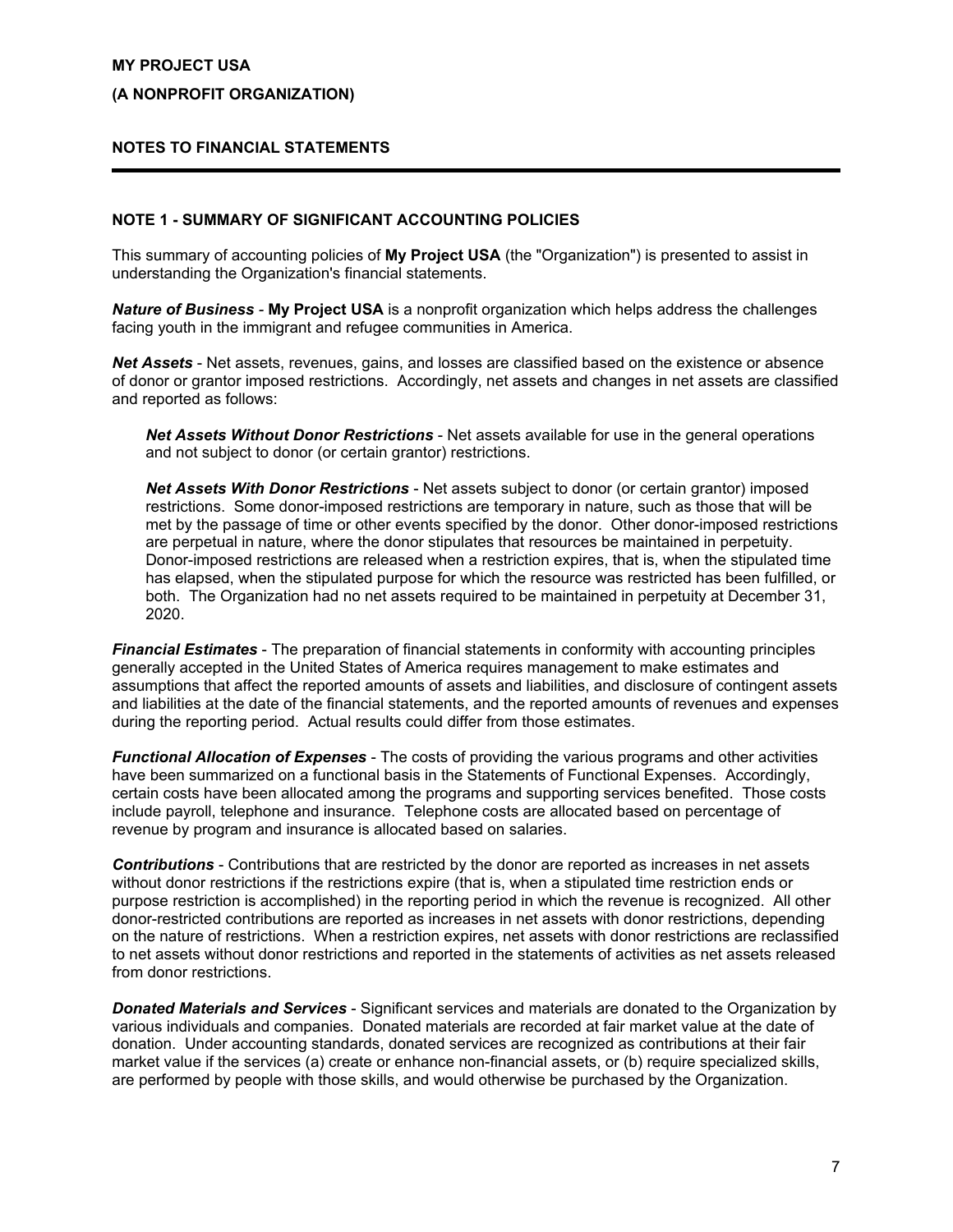# **MY PROJECT USA (A NONPROFIT ORGANIZATION)**

## **NOTES TO FINANCIAL STATEMENTS**

#### **NOTE 1 - SUMMARY OF SIGNIFICANT ACCOUNTING POLICIES - CONTINUED**

*Accounts Receivable* - The Organization provides programs and events to under served and neglected communities under various grants with governmental agencies. Accounts receivable and revenue are recorded in the month the services are provided. See Note 2.

Accounts receivable are stated at the amount management expects to collect from outstanding balances. Management uses direct write off method. The Organization considers all grant receivable balances to be fully collectible based on historical experience of collections. Therefore, no allowance for doubtful accounts was considered necessary at December 31, 2020.

*Inventories* - Inventories primarily consist of donated items and are stated at the lower of cost or fair market value at the time of donation. The items include furniture, appliances and clothing.

*Property and Equipment* - Property and equipment are stated at cost or the fair market value if donated and are depreciated over the estimated useful life using the straight-line method. The Organization's policy is to capitalize all major expenditures in excess of \$500. Routine maintenance, repairs, and renewals are charged to expense as incurred. Renewals and betterments which substantially increase the life of fixed assets are capitalized. At retirement or sale, the costs of the assets, less related accumulated depreciation, are removed from the accounts and the resulting gains and losses are included in income.

The Organization reviews for impairment of long-lived assets in accordance with accounting standards. These standards require companies to determine if changes in circumstances indicate that the carrying amount of its long-lived assets may not be recoverable. If a change in circumstances warrants such an evaluation, undiscounted future cash flows from the use and ultimate disposition of the asset, as well as respective market values, are estimated to determine if an impairment exists. Management believes that there has been no impairment of the carrying value of its long-lived assets at December 31, 2020.

*Accounting for Uncertainty in Income Taxes* - Accounting standards require the evaluation of tax positions taken, or expected to be taken, in the course of preparing the Organization's tax returns, to determine whether the tax positions are "more-likely-than-not" of being sustained by the applicable tax authority. This statement provides that a tax benefit from an uncertain tax position may be recognized in the financial statements only when it is "more-likely-than-not" the position will be sustained upon examination, including resolution of any related appeals or litigation processes, based upon the technical merits and consideration of all available information. Once the recognition threshold is met, the portion of the tax benefit that is recorded represents the largest amount of tax benefit that is greater than 50 percent likely to be realized upon settlement with a taxing authority. Based on its review, management does not believe the Organization has taken any material uncertain tax positions, including any position that would place the Organization's exempt status in jeopardy, as of December 31, 2020.

*Tax-Exempt Status* - The Organization is operated as a nonprofit organization and is tax-exempt under IRS Code Section 501(c)(3). Accordingly, no provision for income tax is presented in these financial statements.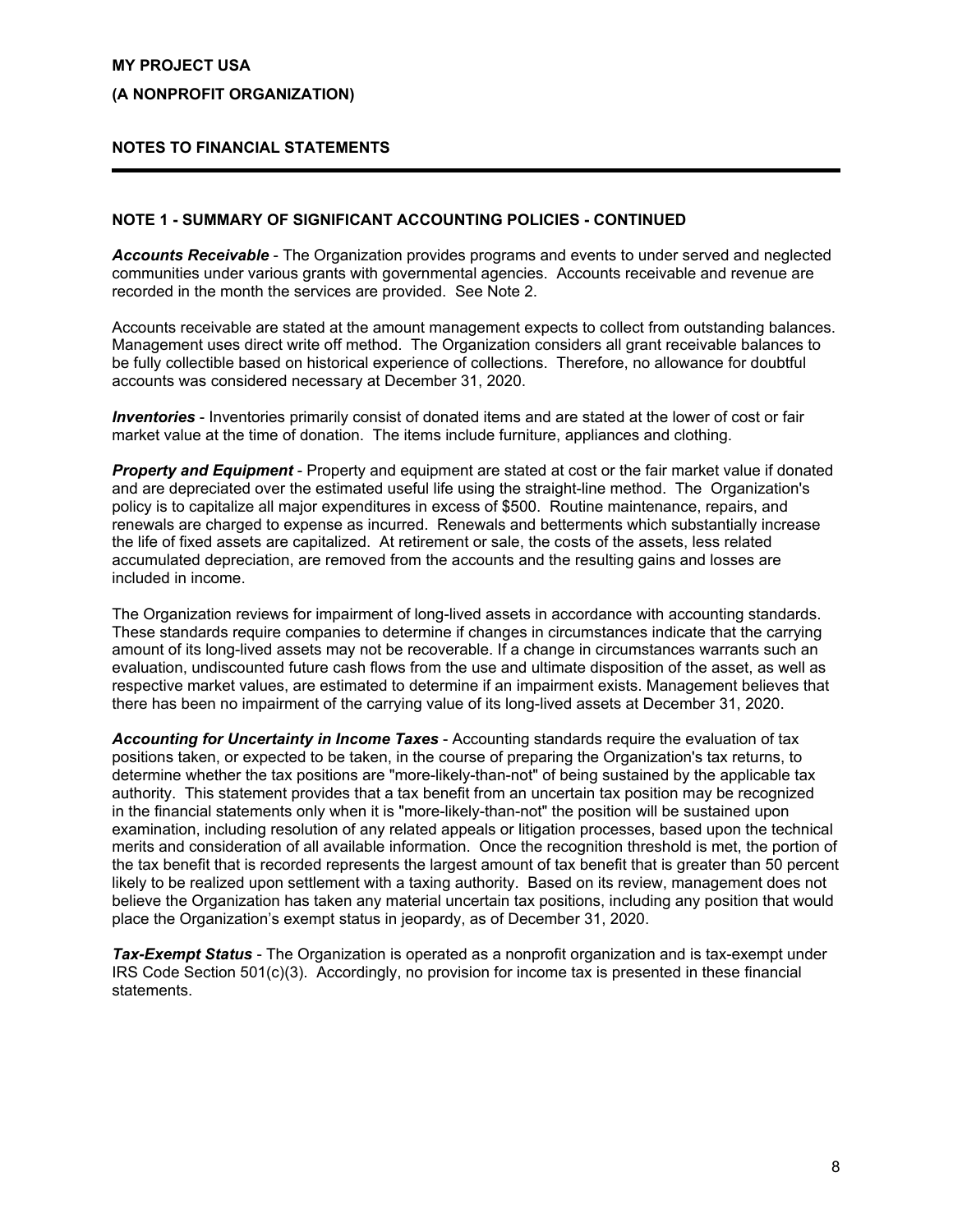# **MY PROJECT USA (A NONPROFIT ORGANIZATION)**

## **NOTES TO FINANCIAL STATEMENTS**

#### **NOTE 1 - SUMMARY OF SIGNIFICANT ACCOUNTING POLICIES - CONTINUED**

*Recently Issued Accounting Standards Not Yet Adopted* - In February 2016, the Financial Accounting Standards Board ("FASB") issued Accounting Standard Update ("ASU") 2016-02, *Leases (Topic 842)*, which will require the recognition of right-to-use assets and lease liabilities for leases previously classified as operating leases by lessees. Since the issuance of this standard, there have been several additional standards issued relative to this topic. These standards will be effective for the calendar year ending December 31, 2022. Early application will be permitted. The Organization is currently in the process of evaluating the impact of adoption of these standards on the financial statements.

**Subsequent Events** - In preparing these financial statements, the Organization has evaluated events and transactions for potential recognition or disclosure through July 13, 2021, the date the financial statements were available to be issued.

## **NOTE 2 - REVENUE RECOGNITION**

The FASB issued new guidance that created Topic 606, *Revenue from Contracts with Customers*, in the Accounting Standards Codification ("ASC"). Topic 606 replaced most existing revenue recognition guidance in U.S. GAAP and requires the recognition of revenue when promised goods or services are transferred to customers in an amount that reflects the consideration to which an entity expects to be entitled in exchange for those goods or services. Topic 606 does not apply to public support received by the Organization or to return on investments.

The Organization adopted the requirements of the new guidance as of January 1, 2019, utilizing the modified retrospective method of transition. Adoption of the new guidance did not require any changes to the Organization's accounting policies for revenue recognition, trade and other receivables, contract costs, contract liabilities, or deferred costs. Accordingly, there has been no adjustment to net assets or any other statement of financial position accounts as of January 1, 2019, to reflect adoption of the new guidance.

The Organization derives some revenue from reimbursement contracts and thrift store sales of donated items. The contracts are received from various governmental entities in return for services provided by the Organization. Revenue is recognized after the services have been provided in an amount that reflects that consideration the Organization expects to be entitled to in exchange for those services. Incidental items that are immaterial in the context of the contract are recognized as expense. Costs incurred to obtain a contract are expensed as incurred when the amortization period is less than a year.

The Organization's contracts are cancelable at any time by either party. The Organization's standard payment terms are typically due 30 days from invoice date. Payment terms can vary based upon the entity that is paying. Some government agencies have set terms across all service providers in which they specify when payments will be made once requested or billed. In these cases, the Organization does not dictate payment terms. The Organization does not have any significant financing components. There is no variable consideration related to services provided.

#### Performance Obligations

For performance obligations related to services provided and donated items sold, the benefit of the service or sale is transferred at a point in time. Therefore, no disaggregation of revenues is presented. Revenue is recorded for these services after the service has been provided.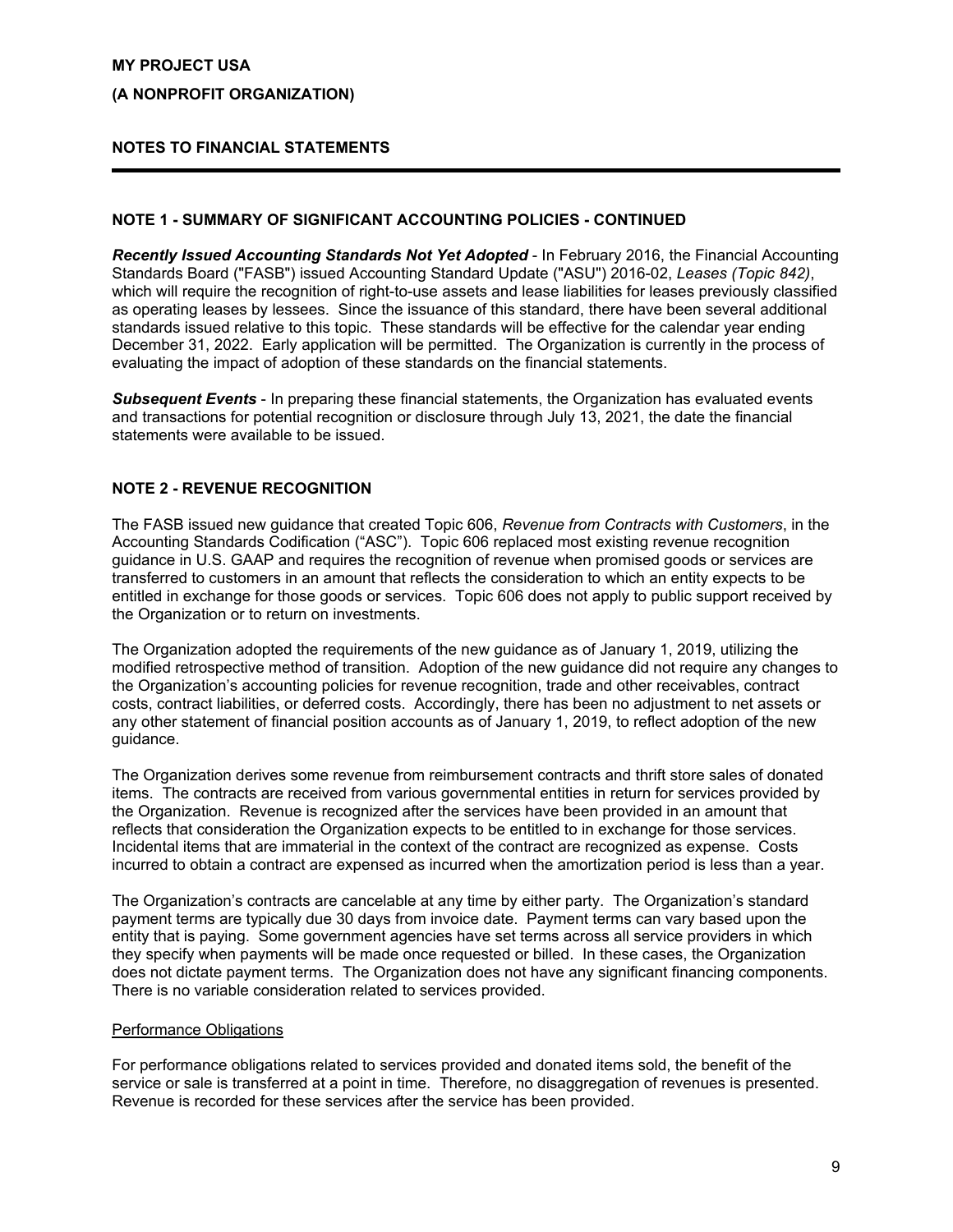## **NOTES TO FINANCIAL STATEMENTS**

#### **NOTE 3 - LIQUIDITY AND AVAILABILITY**

The Organization monitors its liquidity so that it is able to meet its operating needs and other contractual commitments while maximizing the investment of its excess operating cash. The Organization has the following financial assets less those unavailable for general expenditure within one year.

| <b>Financial Assets</b>                                                                                                  |              |
|--------------------------------------------------------------------------------------------------------------------------|--------------|
| Cash                                                                                                                     | \$<br>75.293 |
| Accounts receivable                                                                                                      | 7,814        |
|                                                                                                                          | 83,107       |
| Less those unavailable for general expenditure within one year due to:<br>Donor restricted assets                        | 92.559       |
| Deficit in financial assets available within one year of statement of financial<br>position date for general expenditure | (9, 452)     |

In addition to financial assets available to meet general expenditures over the year, the Organization operates with a balanced budget and anticipates covering its general expenditures by collecting public support and revenue and by utilizing donor-restricted resources from current and prior years.

#### **NOTE 4 - RELATED PARTY TRANSACTIONS**

The Organization leases two buildings from a related party**.** Rent expense paid to the related party was \$26,000 for the year 2020. See Note 8 for more information.

The Organization had related party payables of \$6,385 at December 31, 2020.

### **NOTE 5 - PROPERTY AND EQUIPMENT**

| Furniture and equipment<br>Vehicles<br>Leasehold improvements | \$<br>116.271<br>26.795<br>93,889 |
|---------------------------------------------------------------|-----------------------------------|
| Total property and equipment<br>Less accumulated depreciation | 236,955<br>29,837                 |
| Depreciation expense was \$15,480 for the year 2020.          | 207,118                           |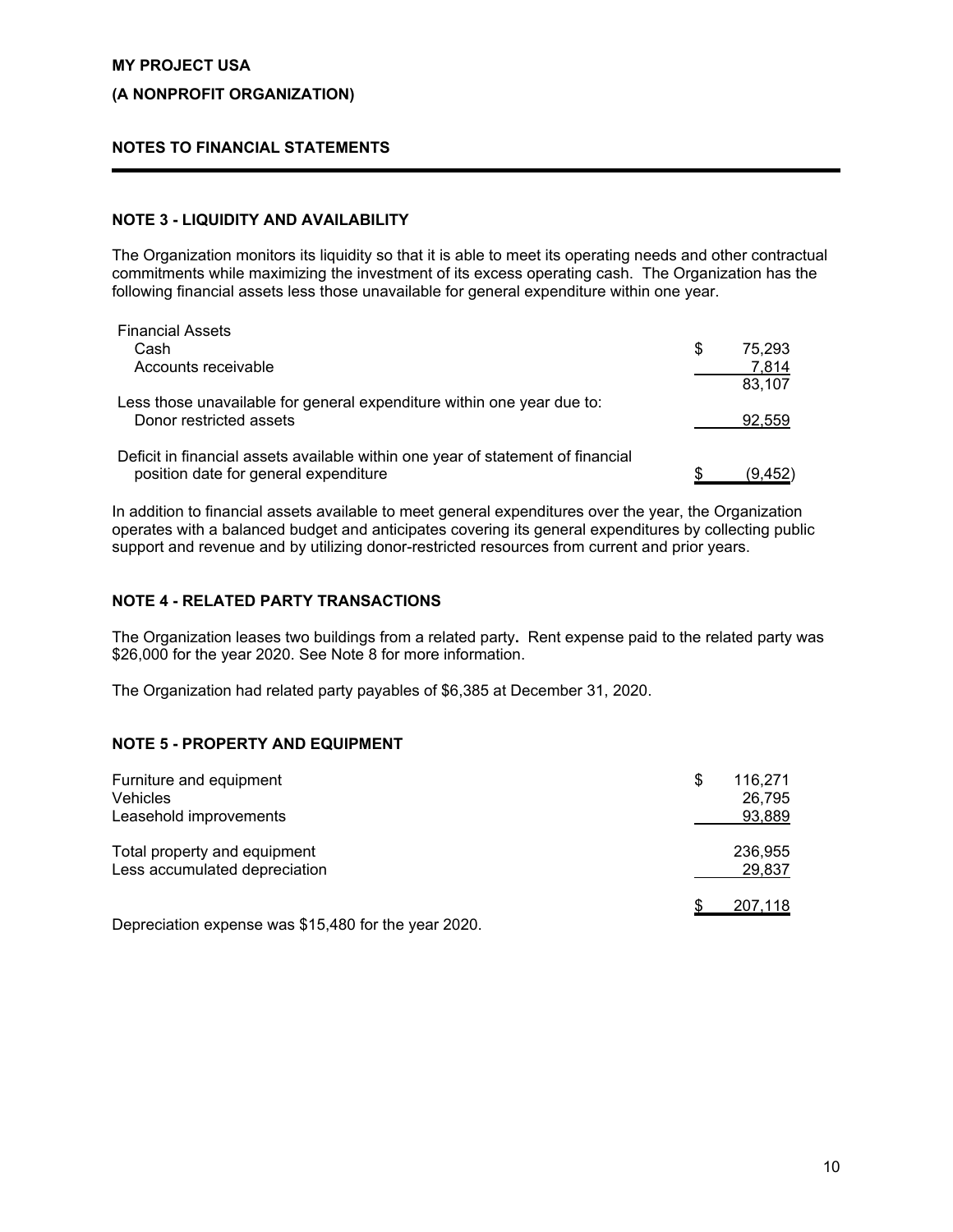#### **NOTES TO FINANCIAL STATEMENTS**

#### **NOTE 6 - DONATED SERVICES**

A large number of unpaid volunteers have donated substantial amounts of time for the events and programs. No amounts have been reflected in the financial statements for these donated services, because the criteria for recognition of such volunteer effort under accounting standards has not been satisfied.

#### **NOTE 7 - LONG-TERM NOTE PAYABLE**

The Organization applied for and received funding through the SBA's Economic Injury Disaster Loan in May 2020, for the amount of \$149,900. These funds are to be repaid by May 2050 with monthly installments of principle and interest of \$641. This loan accrues interest at 2.75%.

| SBA's Economic Injury Disaster Loan<br>Less current portion | -SS | 149.900<br>4.487 |
|-------------------------------------------------------------|-----|------------------|
|                                                             | S   | 145,413          |

Minimum principal payments on long-term note payable to maturity as of December 31, 2020 are as follows:

| 2021       | \$<br>4,487 |
|------------|-------------|
| 2022       | 7,692       |
| 2023       | 7,692       |
| 2024       | 7,692       |
| 2025       | 7,692       |
| Thereafter | 114,645     |
|            | 149,900     |

## **NOTE 8 - PAYCHECK PROTECTION PROGRAM LOAN**

In May 2020, the Organization received loan proceeds in the amount of \$20,017 under the Paycheck Protection Program ("PPP") which was established as part of the Coronavirus Aid, Relief and Economic Security Act ("CARES Act"). PPP loans and accrued interest are forgivable after a "covered period" as long as the borrower meets certain criteria. Any unforgiven portion of the PPP loan is payable over two or five years at an interest rate of 1%, with a deferral of payments for 10 months after the end of the covered period.

The Organization initially recorded a note payable and subsequently recorded forgiveness when the loan obligation was legally released. The Organization recognized \$20,017 of loan forgiveness income for the year ended December 31, 2020 which reflects a full forgiveness of the loan obligation.